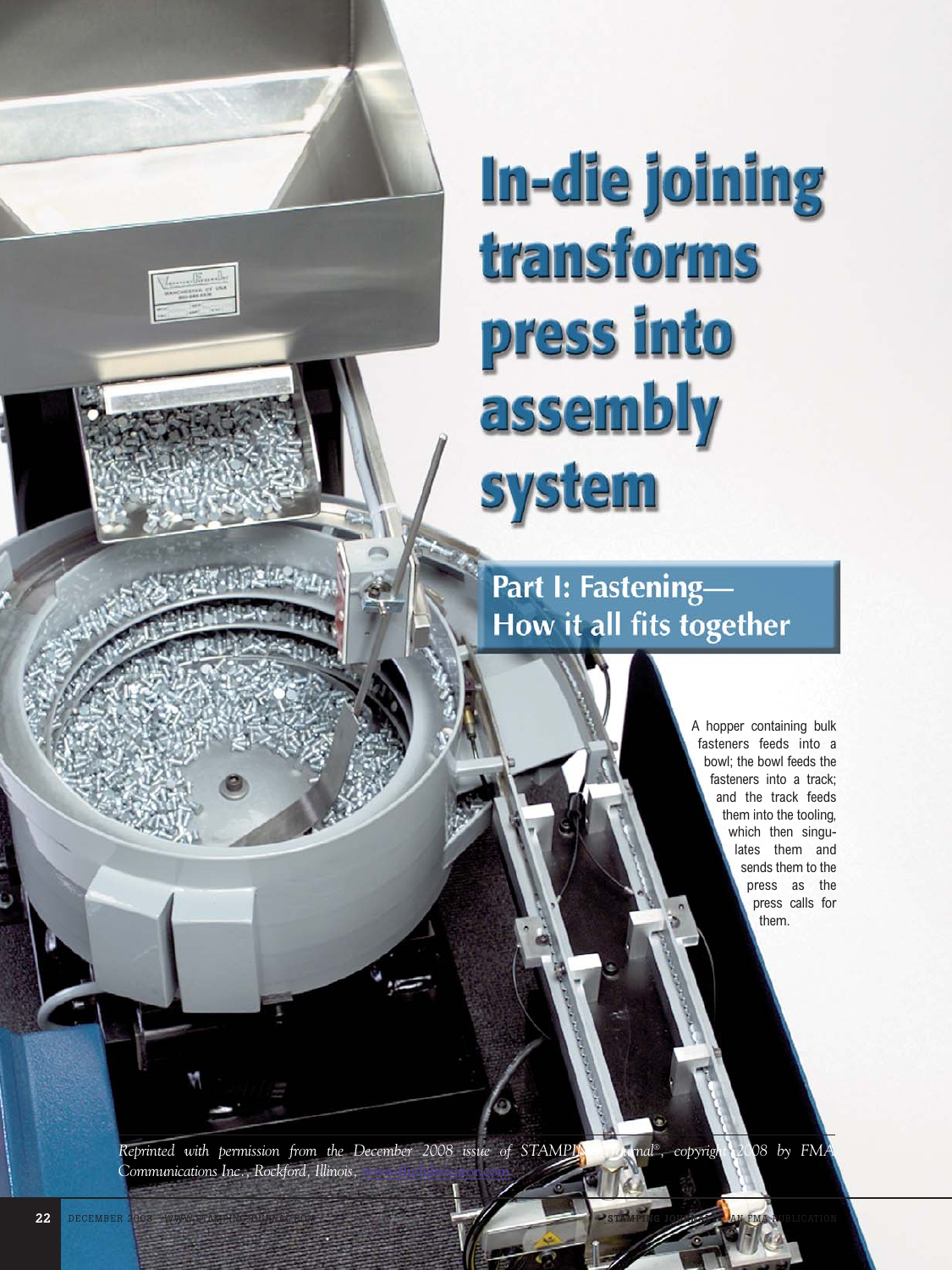#### **By Roger Patton**

*Editor's Note: In-die joining systems help stamping shops to expand their operations to include subassemblies and full assemblies without additional downstream equipment and processes, so they can carve out a bigger share of the production work.*

*This is Part I of a two-part article. Part I focuses on in-die fastener feeding systems that install fasteners during the stamping process. Part II, which will appear in the January/February issue, covers in-die laser welding.*

#### **How Clinch Fasteners Work**

Broadly defined, a self-clinching fastener is any threaded device that, when pressed into ductile metal, displaces the host material around the mounting hole, causing



In terms of installation, once the die is completely built and in daily production, the standalone system can be hooked up within three to 10 minutes. Everything is quick-coupled and twistlock-connected.

## **How the In-die System Works**

**1. Feeder.** First, bulk fasteners

# **When the press calls for a fastener, it is singulated out to a track and pneumatically blown to the die.**

it to cold flow into a specially designed annular recess in the shank or pilot of the fastener.

A serrated clinching ring, knurl, ribs, or hex head prevents the fastener from rotating in the host material once it has been properly inserted. Thus, self-clinching fasteners become a permanent part of the panel, chassis, bracket, or other item into which they are installed.

have to be oriented the same way. Then they have to be singulated and sent to the press one at a time. The feed system uses vibratory bowls, hoppers and inline tracks.

The bulk fasteners flow from a vibratory hopper in a cascading effect into a vibratory bowl. When the press calls for a fastener, it is singulated out to a track and pneumatically blown to the die.

High-low sensors in the track

sense when the track runs low on fasteners, and will signal to the vibratory bowl to then orient more nuts or studs to go into the track. As the bowl gets low it will then call the hopper to put more parts into the bowl, so it's a pull concept rather than push concept.

So a hopper containing bulk fasteners feeds into a bowl; the bowl feeds the fasteners into a track; and the track feeds them into the tooling, which then singulates them and sends them to the press as the press calls for them.

**2. Controls.** Most people think of controls in terms of *what* they want to happen, but really, it's also a matter of *when*, similar to graphing X and Y variables.

If you know the speed and acceleration profile of the press, and you are looking at sensor transitions during that stroke, then you can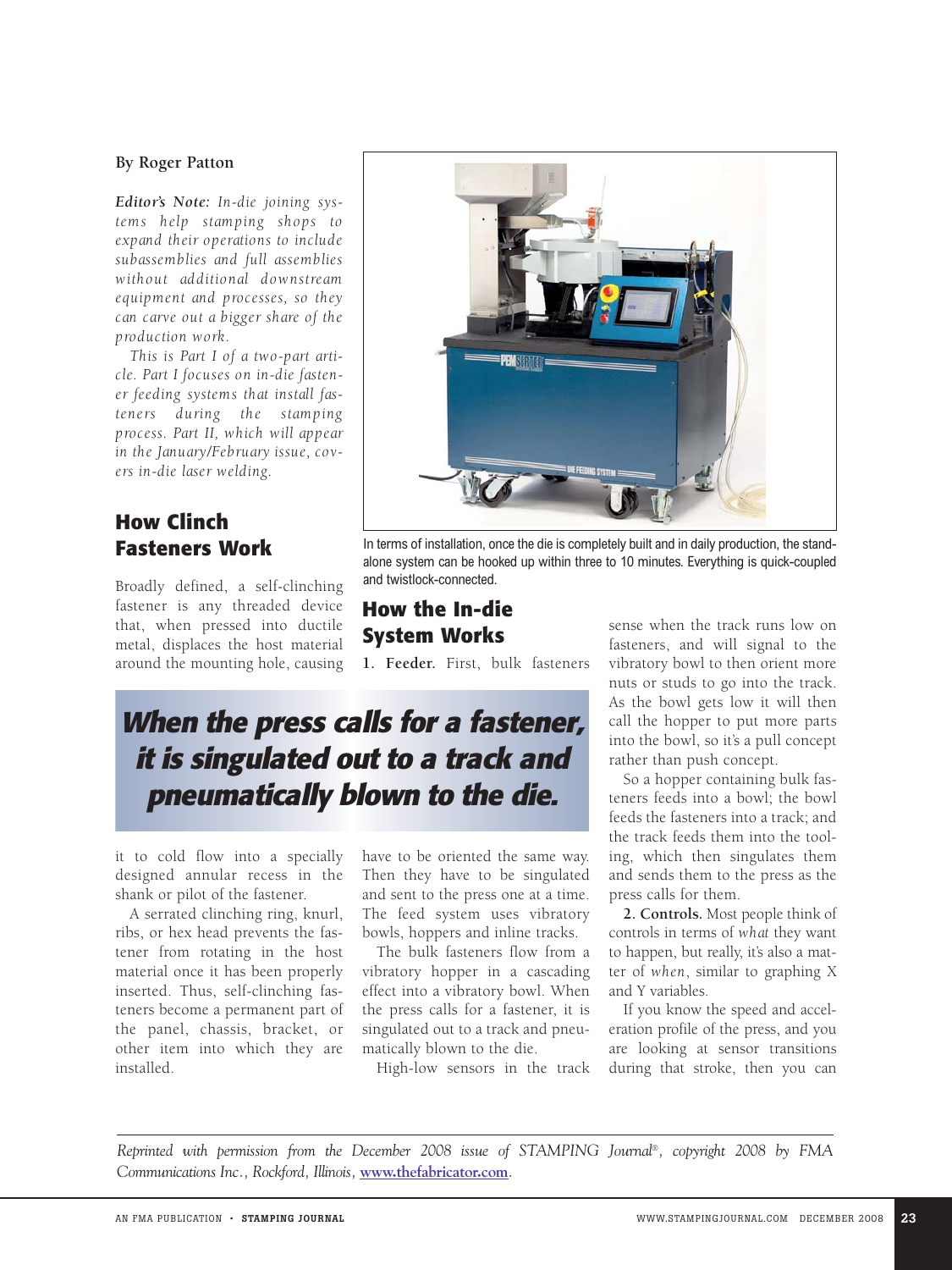monitor the press stroke from both position and time and also degrees of press rotation.

The main concept revolves around an array of flag sensors, mounted within a flag sensor block, that indicate time and position. Generally, the flag sensor block is mounted to the bottom die shoe. A notched flag rod, usually mounted to the top die shoe, telescopes in and out of the flag sensor block as the press cycles, tripping these sensors in a specific sequence. Because the press is running at a constant cycle speed, you can discern timing and position from the trip of the sensors based on flag rod travel.

Now you know where the die is within its cycle, and that information is sent back to the feeder system to tell it when to fire a fastener—or if it's too late to fire a fastener. Basically, as the rod is on its way up as the press opens, a sensor turns off, and that gives what is called the shoot window during which the fastener is fired. As the press closes, the rod starts to telescope back down and the notch on the rod will signal the sensor to turn on, which closes the window.

So the fastener should fire during the top part of the stroke and actually be installed at the bottom of the stroke.

**3. Tool Heads.** For successful indie fastening, removable in-press tooling is paramount. Dies that incorporate in-die fastening usually are very large. They're difficult to move around and open. Because press time is very valuable, quick change of these components is necessary.

It's important that the in-die system have modular construction and in-press accessibility. So if a problem occurs and the press

## **In-die Part Accessibility**

A stamper wanted to form a deep-drawn cup. The open end of it was butt-welded to a motor mount. A stud needed to be installed at the bottom of the cup; the head was inside the cup and the fastener came through the bottom of the cup.

The challenge was, once that cup was butt-welded, there was no way to get the fastener in there. During the vehicle assembly, the motor, the transmission, and other components were installed into the car. This fastener was used for a bracket for an ancillary component within the engine compartment. So if the fastener weren't installed, there would be no way to install it postassembly. So the most critical aspect of that application was that the installation of that fastener was paramount to the decision to implement in-die fastening.

stops, within 15 minutes you should be able to swap out a whole modular tool assembly and put another one in.

**4. Inspection.** From a few sensors, you can glean all kinds of information. For instance, say the

*For successful in-die fastening, removable in-press tooling is paramount.*

strip doesn't advance properly and the hole is not in the right position for installing the fastener. As the press closes and the strip comes

down, a pin associated with this sensor does not enter the hole and is pushed down, tripping the sensor. The sensor and pin verify that the hole is present and in the right location before the fastener tries to go in.

If the pin does not go in, you know that either the punch broke and no hole is present or the strip didn't advance; you know that this will not be a good installation.

The way the system works is as the flag sensor calls for a fastener, the fastener is pneumatically singulated and blown from the feed cart into the press on the upstroke. On the downstroke, the fastener is installed. As the press opens again, the inspection occurs on the bottom of the stroke and so the press knows to keep going. As the press opens, it calls for the next fastener.

#### **When Applicable, Not Applicable**

**Material Thickness.** Clinch fasteners were developed for thin sheet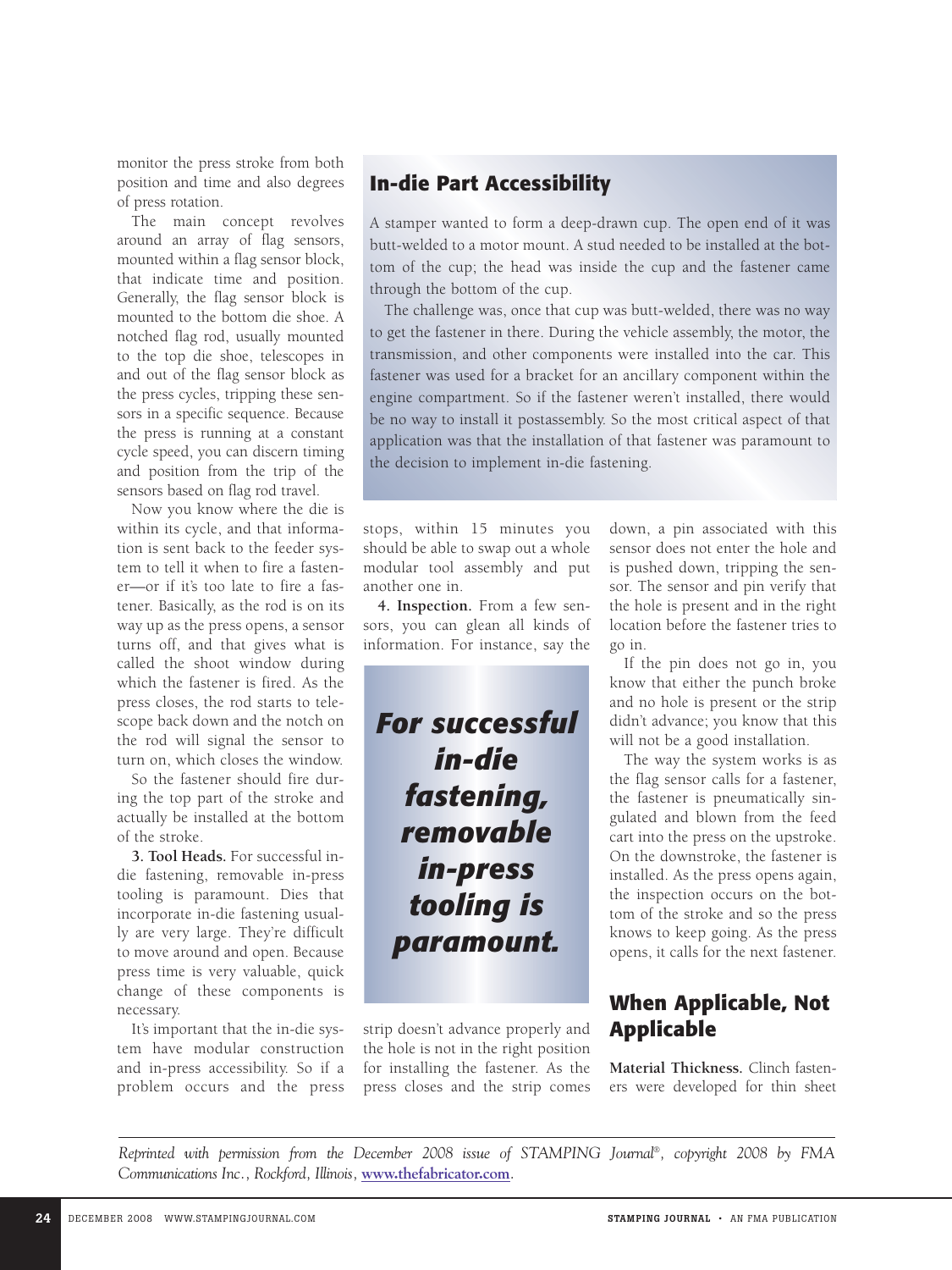applications. They are especially suitable when good pullout and torque loads are required in sheet metal that is too thin to provide secure fastening by any other method.

However, they work equally well with thick sheet applications. There is no material thickness limitation for in-die fastening, other than the thin sheet limitation of the fastener. The low end of the material thickness spectrum is about 0.8 mm thick, but that is more a function of the fastener than it is of the in-die system.

**Fastener Commonality.** The other criterion is commonality of fasteners. It is not practical to have different types of fasteners coming out of the same vibratory bowl. It is not technically impossible to set up several vibratory bowls, but there is a point of diminishing dollar return, because the bowl is the most expensive part of the feed system.

Feeding six different fasteners is technically possible, but then you need the capability of feeding six different parts. And so that means six vibratory bowls, and six hoppers, and the ROI is just not there.

Generally, a vibratory feed bowl feeds the same fastener, for example, an M5, M6, or M8. There can be two systems, one for nuts and one for studs. Four feed lines can come off one bowl, so you can feed the same fastener type at four positions within the die. Using quick tool change, you can switch from an M5 to an M6 or an M8.

**Volume.** Although there really is no technical limitation regarding fastener size or quantity, there is a cost consideration regarding whether in-die fastening is economically feasible. Are your volumes high enough to offset the initial cost? Based on productivity,

about 250,000 fasteners is a typical minimum quantity break-even point. On a four-up system (four feed lines) that would mean feeding 75,000 parts to achieve a good return on investment (ROI).

**Speed.** About 60 strokes per minute (SPM) is the upper limit on speed. Technically, an in-die system can work at higher speeds, but the expense curve goes up. When a feed system operates faster than one insertion per second, the strategies to accomplish it incur expense.

**Stroke Length.** Because a fastener is loaded while the press is opening, about 6 in. of stroke is

*Based on productivity, about 250,000 fasteners is a typical minimum quantity break-even point.*

minimal to allow enough time for the fastener to enter the die.

An example of a part that is not suitable is a flat part blanked on a high-speed press running at 2,000 strokes an hour with ½ in. of stroke. It is not feasible to try to feed fasteners that quickly with such a short stroke.

So a typical application is one or two types of fasteners inserted with about 6 in. of stroke and at

about 60 SPM, with a minimum quantity of 250,000 fasteners. Outside of that realm, it is probably not cost-effective.

**Complexity.** Circumstances other than productivity, such as part complexity, may drive a need for in-die fastening; for instance, if the formation of the part does not allow access to the hole after the part is formed (see **In-die Part Accessibility** sidebar).

Being able to install the fastener during part forming offers a broader range of design capabilities for components because if you don't have access to the hole, you don't have to consider how you'll insert the fastener after the part is formed.

**Quality.** Another consideration is that any secondary operation lends itself to human error, such as mixed parts and so forth. So inserting the fastener while you're stamping the part eliminates potential downstream problems.

#### **How the System Is Installed**

**Project Development.** Generally, a cost analysis is performed. The preliminary part print and die design are examined. What does the part look like? What is the die going to look like? And from there tooling is developed that fits that application via an exchange between the die designer and the in-die design engineers using 3-D modeling, STEP files, engineering drawings, and documents.

A design review is paramount because everything has to bolt together just right. Once the design is finalized, metal is cut and the die is built.

The inside of a die is a very dif-